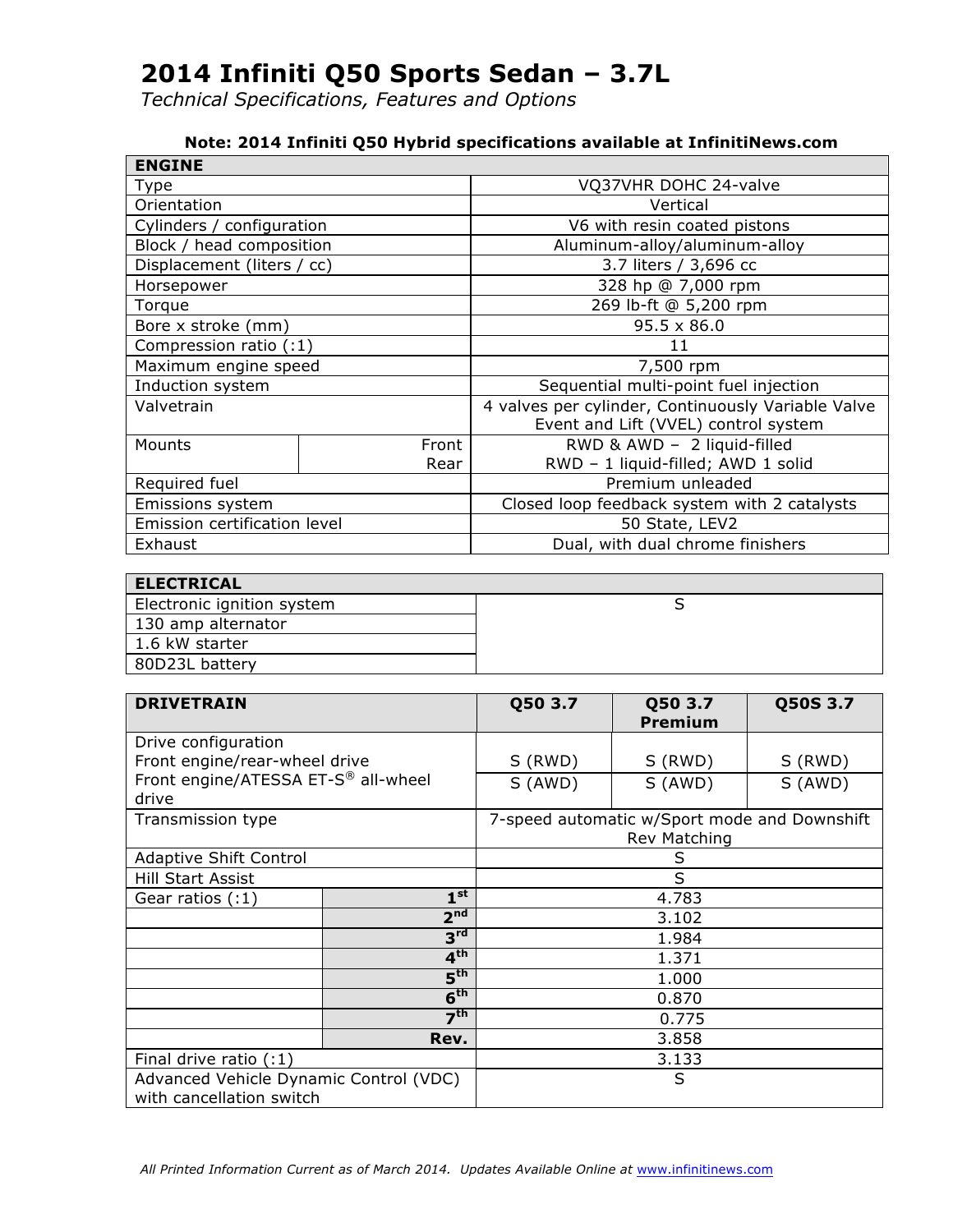| <b>BODY, SUSPENSION AND STEERING</b>          |            | Q50 3.7 | Q50 3.7<br><b>Premium</b>                     | Q50S 3.7 |
|-----------------------------------------------|------------|---------|-----------------------------------------------|----------|
| Body type                                     | Unibody    |         | High-strength steel corrosion-resistant,      |          |
|                                               |            |         | aluminum hood                                 |          |
| Front suspension                              |            |         | Independent double-wishbone w/stabilizer bar  |          |
| Rear suspension                               |            |         | Multi-link independent w/stabilizer bar       |          |
| Sport tuning with double-piston KYB<br>shocks |            |         |                                               | S        |
| Steering type                                 |            |         | Power-assisted, vehicle-speed-sensitive rack- |          |
|                                               |            |         | and-pinion                                    |          |
|                                               |            |         | Available Direct Adaptive Steering            |          |
| Steering ratio non-                           | <b>RWD</b> |         | 16.9:1                                        |          |
| <b>Direct Adaptive Steering</b>               | AWD        |         | 16.7:1                                        |          |
| Turns (lock-to-                               | <b>RWD</b> |         | 3.01                                          |          |
| lock) non-Direct                              | AWD        |         | 2.87                                          |          |
| <b>Adaptive Steering</b>                      |            |         |                                               |          |
| Steering ratio -                              | <b>RWD</b> |         | $12.07 - 36.98$                               |          |
| Direct Adaptive                               | AWD        |         | $11.92 - 36.54$                               |          |
| Steering                                      |            |         |                                               |          |
| Turns (lock-to-                               | <b>RWD</b> |         | 2.125                                         |          |
| lock) Direct                                  | AWD        |         | 2.026                                         |          |
| <b>Adaptive Steering</b>                      |            |         |                                               |          |
| Turning diameter                              | <b>RWD</b> |         | 36.7                                          |          |
| (feet)                                        | AWD        |         | 37.4                                          |          |

| <b>BRAKES</b>                         |                   | Q50 3.7 | Q50 3.7<br><b>Premium</b> | Q50S 3.7 |
|---------------------------------------|-------------------|---------|---------------------------|----------|
| Power-assisted                        | Front             |         | S                         |          |
| vented disc (in.)                     | $12.6 \times 1.1$ |         |                           |          |
|                                       | Rear              |         | S                         |          |
|                                       | $12.1 \times 0.6$ |         |                           |          |
|                                       | Front             |         |                           | S        |
|                                       | $14.0 \times 1.3$ |         |                           |          |
|                                       | Rear              |         |                           | S        |
|                                       | $13.8 \times 0.8$ |         |                           |          |
| 4-piston front/2-piston rear calipers |                   |         |                           | S        |
| Electronic Brake force Distribution   |                   |         | S                         |          |
| Brake Assist with Preview Braking     |                   |         | S                         |          |
| Function                              |                   |         |                           |          |
| 4-wheel/4-channel/4-sensor Anti-lock  |                   |         | S                         |          |
| Braking System (ABS)                  |                   |         |                           |          |
| Parking brake                         |                   |         | Foot-operated             |          |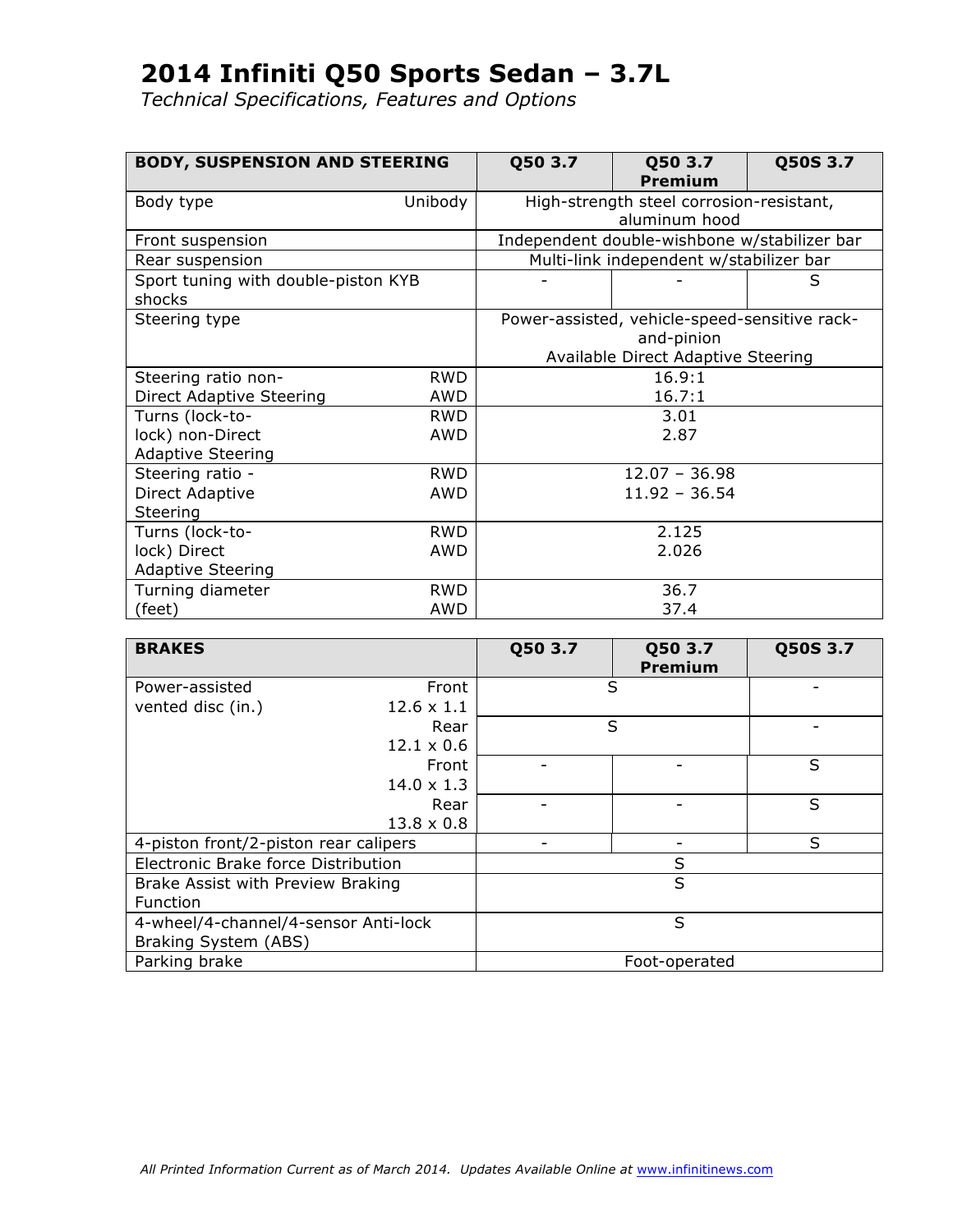| <b>WHEELS AND TIRES</b>    |                             | Q50 3.7 | Q50 3.7<br><b>Premium</b> | Q50S 3.7 |
|----------------------------|-----------------------------|---------|---------------------------|----------|
| Wheels                     |                             |         |                           |          |
| Aluminum-alloy             | 17x7.5-in machine<br>finish |         |                           |          |
|                            | 19x8-in split 5-spoke       |         |                           |          |
| <b>Tires</b>               |                             |         |                           |          |
| All-Season                 | Bridgestone 225/55R17       |         |                           |          |
| Summer                     | Dunlop 225/40R19            |         |                           |          |
| Temporary T145/70R18 spare |                             |         |                           |          |

| <b>EXTERIOR DIMENSIONS (inches)</b> |            | Q50 3.7    | Q50 3.7<br>Premium | Q50S 3.7 |
|-------------------------------------|------------|------------|--------------------|----------|
| Wheelbase                           |            |            | 112.2              |          |
| Overall length                      |            |            | 188.3              | 189.1    |
| Overall width                       |            |            | 71.8               |          |
| Overall height                      | <b>RWD</b> |            | 56.8               |          |
|                                     | AWD        |            | 57.2               |          |
| Front track width                   | <b>RWD</b> | 60.8       |                    |          |
|                                     | AWD        |            | 60.4               |          |
| Rear track width                    | <b>RWD</b> | 61.8       |                    |          |
|                                     | AWD        | 61.4       |                    |          |
| Minimum ground                      | <b>RWD</b> | 5.1<br>4.8 |                    |          |
| clearance                           | AWD        | 5.2<br>4.8 |                    |          |
| Coefficient of Drag                 | <b>RWD</b> | 0.26       | 0.26               | 0.27     |
| (Cd)                                | AWD        | 0.26       | 0.26               | 0.28     |

| <b>EXTERIOR FEATURES AND OPTIONS</b>       | Q50 3.7 | Q50 3.7<br><b>Premium</b> | Q50S 3.7 |
|--------------------------------------------|---------|---------------------------|----------|
| Signature LED headlights (LED high/low     |         | S                         |          |
| beam), daytime running lights              |         |                           |          |
| Automatic on/off                           |         | S                         |          |
| Adaptive Front lighting System (AFS) with  |         | P                         | P        |
| high beam assist technology                |         |                           |          |
| Front LED fog lights and turn signals      |         | S                         |          |
| (mounted in lower fascia)                  |         |                           |          |
| Body-color dual power controlled heated    |         | S                         |          |
| outside mirrors                            |         |                           |          |
| Auto dimming outside mirrors with          |         | P                         | P        |
| reverse synchronization, memory feature    |         |                           |          |
| Tinted glass power moonroof with rear tilt | P       | S                         | S        |
| feature, sliding sunshade, one-touch       |         |                           |          |
| operation                                  |         |                           |          |
| Unique sport front fascia                  |         |                           | S        |
| Speed-sensing flat-blade variable          |         | S                         |          |
| intermittent front windshield wipers       |         |                           |          |
| Front door handle courtesy lights          |         | S                         |          |
| Dual chrome exhaust finishers              |         | S                         |          |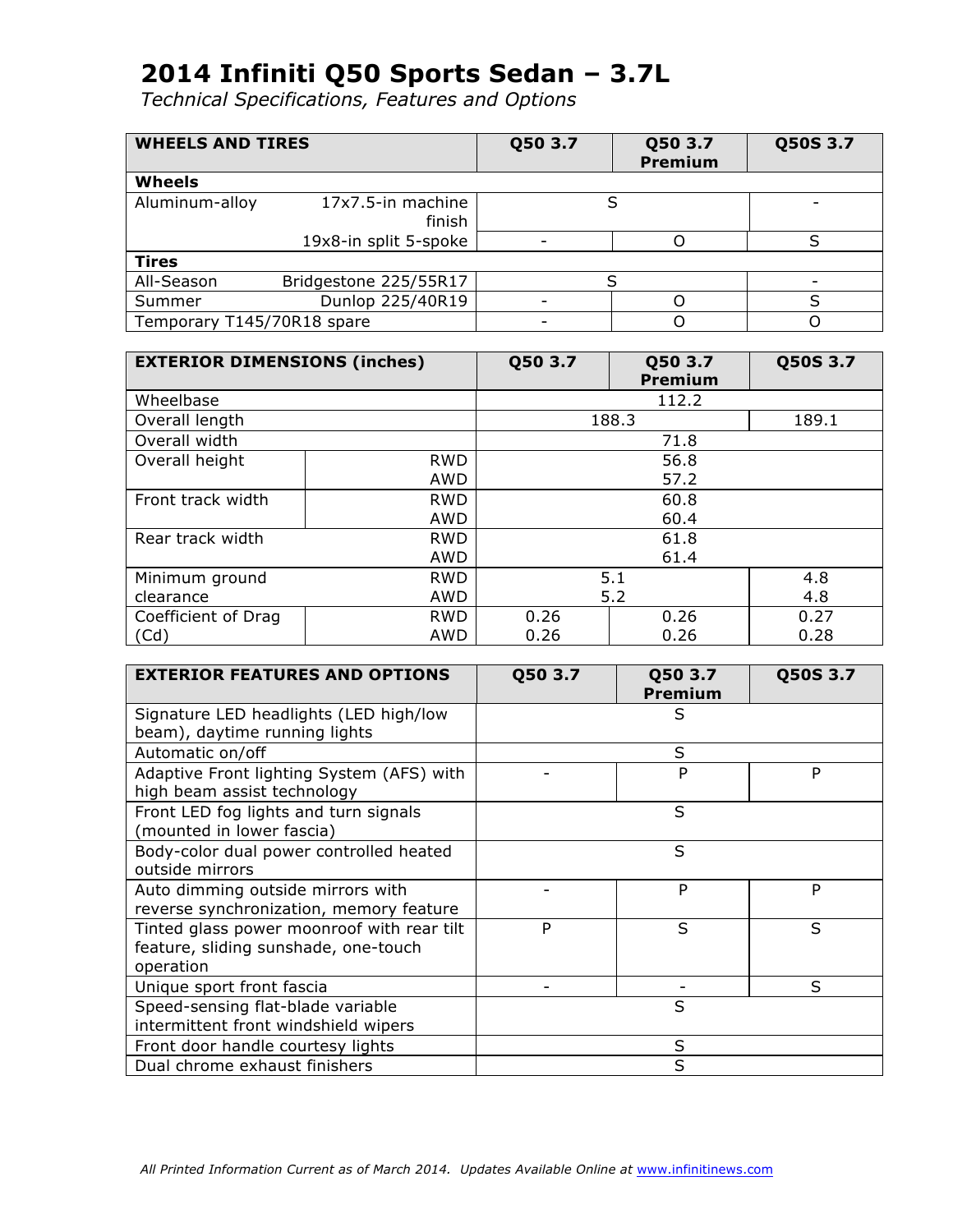| <b>INTERIOR DIMENSIONS (inches)</b> | <b>Front</b> | Rear |
|-------------------------------------|--------------|------|
| Headroom without moonroof           | 40.2         | 37.5 |
| Headroom with moonroof              | 39.5         | 36.8 |
| Shoulder room                       | 56.7         | 56.1 |
| Hip room                            | 53.2         | 52.5 |
| Legroom                             | 44.5         | 35.1 |

| <b>INTERIOR FEATURES AND OPTIONS</b>                        | Q50 3.7                                             | Q50 3.7<br>Premium | Q50S 3.7 |
|-------------------------------------------------------------|-----------------------------------------------------|--------------------|----------|
| Leatherette seating surfaces with front                     | S                                                   | S                  |          |
| embroidered Infiniti logo                                   |                                                     |                    |          |
| Leather-appointed seats                                     | $\overline{\phantom{0}}$                            | P                  |          |
| Sport-type leather-appointed seats                          |                                                     |                    | S        |
| 8-way power driver's seat w/manual                          | S                                                   | S                  |          |
| adjustable lumbar support                                   |                                                     |                    |          |
| Front sport driver's seat with manual                       |                                                     |                    | S        |
| thigh extension and power lumbar,                           |                                                     |                    |          |
| thigh and torso bolster adjustment                          |                                                     |                    |          |
| 8-way power front passenger's seat                          | S                                                   | S                  | $\sf S$  |
| Front sport passenger's seat with<br>manual thigh extension |                                                     |                    | S        |
| Leather-covered steering wheel with                         |                                                     | S                  |          |
| illuminated audio and cruise control                        |                                                     |                    |          |
| buttons                                                     |                                                     |                    |          |
| Heated steering wheel                                       |                                                     | S - AWD models     |          |
| Fine Vision electroluminescent                              |                                                     | S                  |          |
| instrumentation                                             |                                                     |                    |          |
| Infiniti InTouch™ dual display system                       |                                                     | S                  |          |
| with upper 8" and lower 7" VGA LCD                          |                                                     |                    |          |
| touch screens                                               |                                                     |                    |          |
| Infiniti Controller                                         | $\sf S$                                             |                    |          |
| Infiniti InTuition <sup>™</sup> : a fully customizable      |                                                     | S                  |          |
| digital environment for storing driver                      |                                                     |                    |          |
| settings to Intelligent Key                                 |                                                     |                    |          |
| "Kacchu" finish aluminum trim                               |                                                     | S                  |          |
| Maple wood trim                                             |                                                     | $\mathsf{P}$       | P        |
| Aluminum sill plates w/ "Infiniti" script                   |                                                     | S                  |          |
| <b>Heated front seats</b>                                   | $\overline{\phantom{0}}$                            | S                  | S        |
| Around View <sup>®</sup> Monitor with Moving                |                                                     | P                  | P        |
| Object Detection (MOD)                                      |                                                     |                    |          |
| RearView Monitor                                            |                                                     | S                  |          |
| HomeLink® Universal Transceiver                             | $\overline{\mathsf{s}}$<br>S                        |                    |          |
|                                                             | Bluetooth <sup>®</sup> Hands-free Phone System<br>S |                    |          |
| with hands-free text messaging                              |                                                     |                    |          |
| assistant                                                   |                                                     |                    |          |
| Dual Zone Automatic Temperature                             |                                                     | S                  |          |
| Control with microfiltration                                |                                                     |                    |          |
| Advanced Climate Control System                             |                                                     | P                  | P        |
| (ACCS) with Plasmacluster <sup>®</sup> air purifier         |                                                     |                    |          |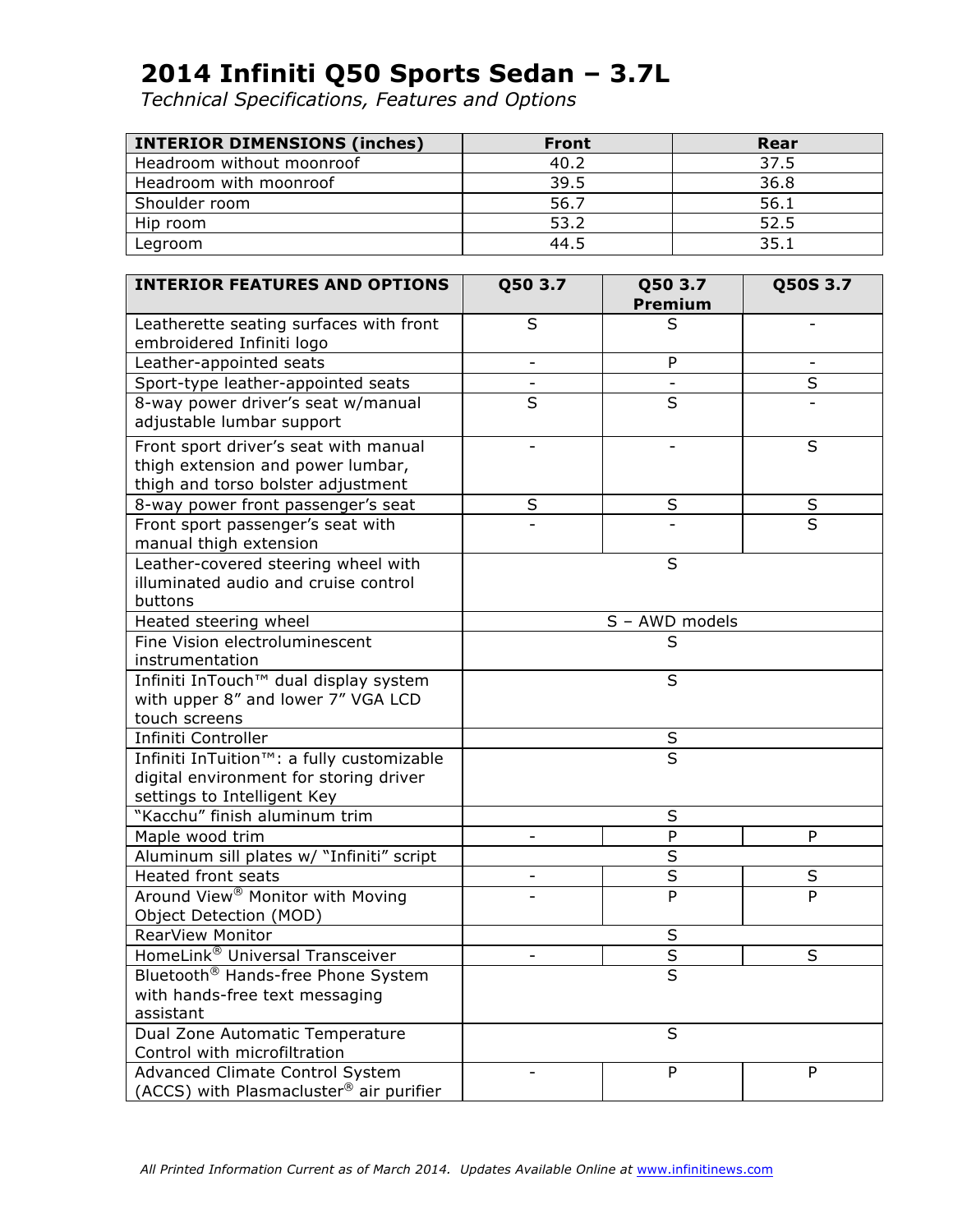| Aluminum accented pedals                  | $\overline{\phantom{0}}$ | $\overline{\phantom{a}}$ | $\sf S$        |
|-------------------------------------------|--------------------------|--------------------------|----------------|
| Memory system for driver's seat,          |                          | P                        | $\overline{P}$ |
| steering wheel and outside mirror         |                          |                          |                |
| Driver's seat, steering wheel and         |                          | P                        | P              |
| outside mirrors position synchronization  |                          |                          |                |
| Power tilt and telescope steering wheel   |                          | P                        | P              |
| with entry/exit assist                    |                          |                          |                |
| Rear Sonar System                         |                          | P                        | P              |
| 60/40 split folding rear seat             |                          | P                        | P              |
| Fold-down rear center armrest with        |                          | $\overline{\mathsf{s}}$  | $\overline{S}$ |
| trunk pass-through feature                |                          |                          |                |
| Rear window defroster with indicator      |                          | S                        |                |
| light and timer                           |                          |                          |                |
| Illuminated entry system with time        |                          | S                        |                |
| delay fade-out                            |                          |                          |                |
| Front seatback pockets                    |                          | S                        |                |
| Cruise control w/ steering wheel          |                          | $\overline{\mathsf{s}}$  |                |
| mounted controls                          |                          |                          |                |
| <b>Intelligent Cruise Control</b>         |                          | P                        | P              |
| Power windows with front one-touch        |                          | $\overline{\mathsf{s}}$  |                |
| auto-up/down with auto-reverse            |                          |                          |                |
| feature, remote keyless entry operable    |                          |                          |                |
| Remote trunk release, electromagnetic     |                          | S                        |                |
| trunk opener                              |                          |                          |                |
| Locking glove compartment with light      |                          | $\sf S$                  |                |
| Driver and front-passenger sun visors     |                          | $\overline{\mathsf{s}}$  |                |
| with extenders and illum. vanity mirrors  |                          |                          |                |
| Dual overhead map lights w/ sunglasses    |                          | S                        |                |
| holder                                    |                          |                          |                |
| Rear seat reading lights                  |                          | S                        |                |
| Cupholders, 4 front, 2 rear               |                          | $\overline{\mathsf{s}}$  |                |
| Infiniti Intelligent Key system with push | $\overline{\mathsf{s}}$  |                          |                |
| button ignition                           |                          |                          |                |
| Trunk illumination and hooks (4)          |                          | S                        |                |
| Solid magnesium paddle shifter            | L,                       |                          | $\sf S$        |
| Front armrest with storage                |                          | S                        |                |
| compartment, 12-volt power outlets (2),   |                          |                          |                |
| auxiliary jack, video input and two USB   |                          |                          |                |
| connection ports                          |                          |                          |                |
| Retained accessory power for windows      |                          | S                        |                |
| and moonroof (if equipped)                |                          |                          |                |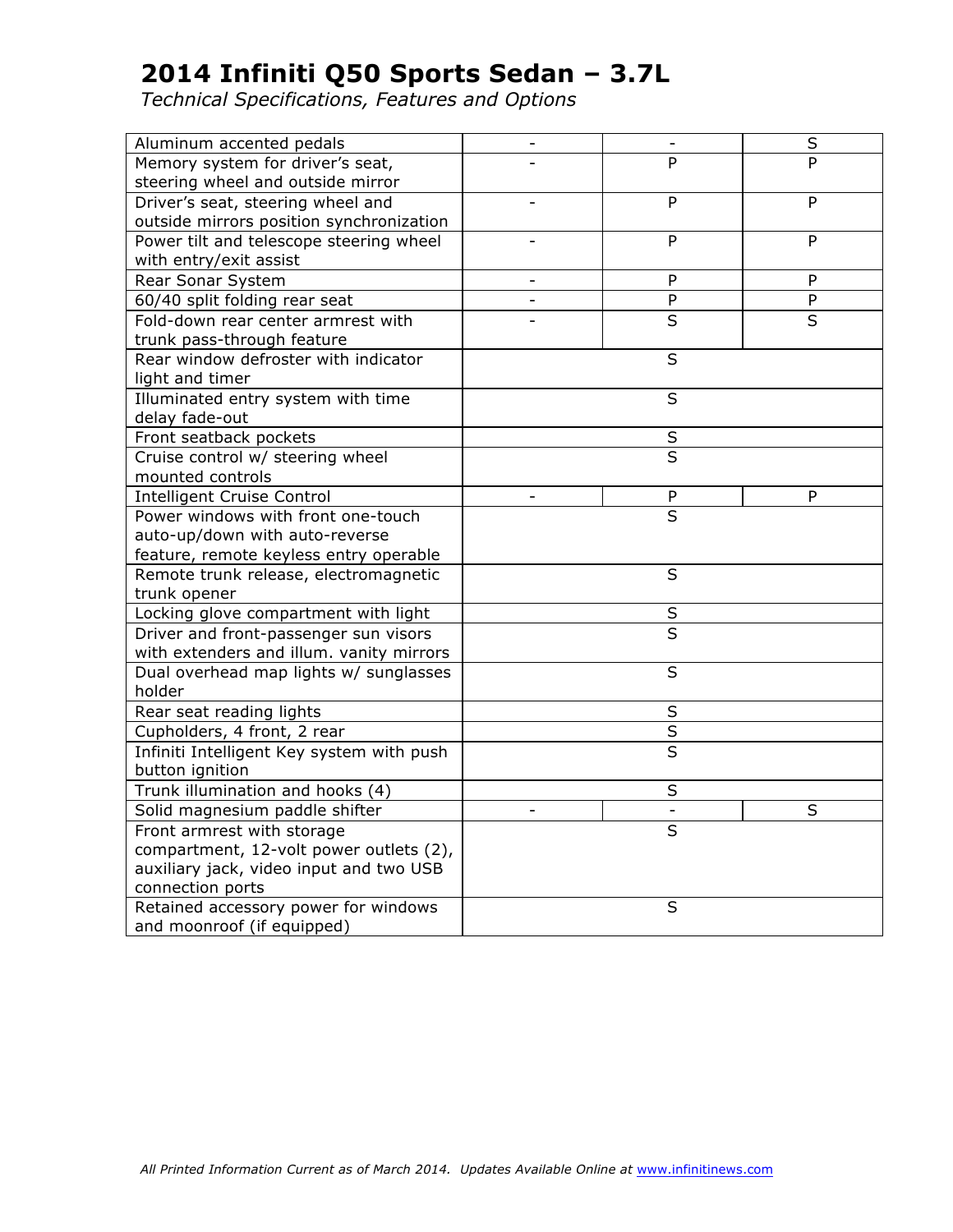| <b>INSTRUMENTATION</b>                |   |
|---------------------------------------|---|
| Analog speedometer,                   | S |
| tachometer, coolant                   |   |
| temperature and fuel gauges           |   |
| and white electroluminescent          |   |
| instrumentation                       |   |
| Odometer with dual trip meters        |   |
| Multi-function trip computer display  |   |
| w/instant fuel economy, driving time, |   |
| outside temperature, distance to      |   |
| empty, average speed, average fuel    |   |
| economy                               |   |

| <b>AUDIO AND NAVIGATION SYSTEMS</b>      | Q50 3.7<br>Q50 3.7<br><b>Premium</b> |                         | Q50S 3.7 |
|------------------------------------------|--------------------------------------|-------------------------|----------|
|                                          | S                                    |                         |          |
| 6-speaker audio system with RDS, MP3     |                                      |                         |          |
| playback capability and in-dash CD       |                                      |                         |          |
| player                                   |                                      | S                       | S        |
| Infiniti Studio on Wheels by Bose®       |                                      |                         |          |
| Premium Audio system with 14             |                                      |                         |          |
| speakers, Bose® Centerpoint®             |                                      |                         |          |
| simulated sound, CD player, RDS          |                                      |                         |          |
| andMP3 playback capability               |                                      |                         |          |
| HD radio                                 |                                      | S                       |          |
| Speed sensing volume control             |                                      | S                       |          |
| Two USB inputs, aux input and video      |                                      |                         |          |
| input                                    |                                      |                         |          |
| Rear window in-glass diversity antenna   |                                      | S                       |          |
| SiriusXM Satellite Radio (SiriusXM       |                                      | $\overline{\mathsf{s}}$ |          |
| subscription required, sold separately)  |                                      |                         |          |
| SiriusXM Travel Link with access to      |                                      | S                       |          |
| weather, fuel prices, stocks, sports and |                                      |                         |          |
| movie times (SiriusXM subscription       |                                      |                         |          |
| required, sold separately; late          |                                      |                         |          |
| availability)                            |                                      |                         |          |
| Steering-wheel mounted audio controls    |                                      | $\sf S$                 |          |
| Infiniti Voice Recognition               |                                      | $rac{S}{P}$             |          |
| Infiniti InTouch™ Navigation System      |                                      |                         | P        |
| with Lane Guidance and 3-D building      |                                      |                         |          |
| graphics, Infiniti Connection telematics |                                      |                         |          |
| system including one year of safety,     |                                      |                         |          |
| security and convenience services,       |                                      |                         |          |
| SiriusXM Traffic including real-time     |                                      |                         |          |
| traffic information (SiriusXM            |                                      |                         |          |
| subscription required, sold separately), |                                      |                         |          |
| Voice Recognition for navigation         |                                      |                         |          |
| functions, including one-shot voice      |                                      |                         |          |
| destination                              |                                      |                         |          |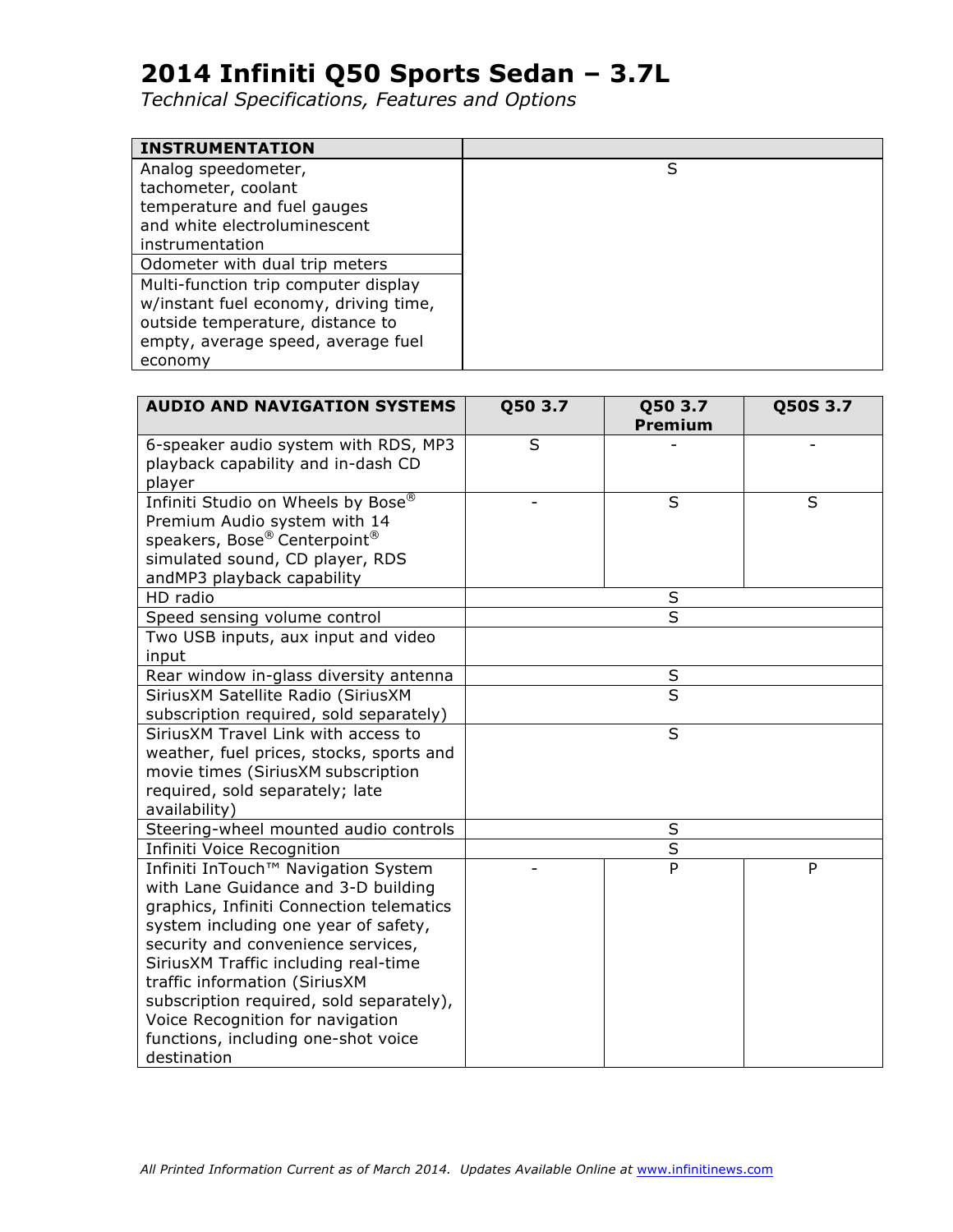| <b>CAPACITIES</b>                   |                                      |
|-------------------------------------|--------------------------------------|
| Seating capacity                    |                                      |
| Interior passenger volume (cu. ft.) | 100.0 w/moonroof, 101.9 w/o moonroof |
| Trunk volume (cu. ft.)              | 13.5                                 |
| Fuel tank (gals.)                   | 20.0                                 |
| Engine oil (qts.)                   | 5.2                                  |
| Engine coolant (qts.)               | 11.6                                 |

| <b>PERFORMANCE 0-60 MPH</b> |             |
|-----------------------------|-------------|
| Rear-wheel drive            | 5.3 seconds |
| All-wheel drive             | 5.6 seconds |

| <b>CURB WEIGHTS</b><br>(lbs) | Q50 3.7<br><b>RWD</b> | Q50 3.7<br><b>AWD</b> | Q50 3.7<br><b>Premium</b><br><b>RWD</b> | Q50 3.7<br><b>Premium</b><br><b>AWD</b> | <b>Q50S</b><br><b>3.7 RWD</b> | <b>Q50S</b><br><b>3.7 AWD</b> |
|------------------------------|-----------------------|-----------------------|-----------------------------------------|-----------------------------------------|-------------------------------|-------------------------------|
| Front                        | 1,984                 | 2,134                 | 1,997                                   | 2,145                                   | 2,026                         | 2,174                         |
| Rear                         | 1,590                 | 1,614                 | 1,614                                   | 1,642                                   | 1,649                         | 1,675                         |
| Total                        | 3,574                 | 3,748                 | 3,611                                   | 3,787                                   | 3,675                         | 3,849                         |
| Weight distribution          | 55.5/44.5             | 56.9/43.1             | 55.3/44.7                               | 56.6/43.4                               | 55.1/44.9                     | 56.5/43.5                     |
| (% fr/rr, $w/$ driver)       |                       |                       |                                         |                                         |                               |                               |
| GVWR (lbs.)                  | 4,828                 | 5,004                 | 4,828                                   | 5,004                                   | 4,828                         | 5,004                         |

| <b>EPA MILEAGE</b><br><b>ESTIMATES</b><br>(Actual mileage<br>may vary) | Q50 3.7<br><b>RWD</b> | Q50 3.7<br><b>AWD</b> | Q50 3.7<br><b>Premium</b><br><b>RWD</b> | Q50 3.7<br><b>Premium</b><br><b>AWD</b> | <b>Q50S</b><br><b>3.7 RWD</b> | <b>Q50S</b><br><b>3.7 AWD</b> |
|------------------------------------------------------------------------|-----------------------|-----------------------|-----------------------------------------|-----------------------------------------|-------------------------------|-------------------------------|
| City                                                                   | 20                    | 19                    | 20                                      | 19                                      | 20                            | 19                            |
| Highway                                                                | 30                    | 27                    | 29                                      | 27                                      | 29                            | 27                            |
| Combined                                                               | 23                    | 22                    | 23                                      | 22                                      | 23                            | 22                            |
| <b>EPA Classification</b>                                              | Mid-size cars         |                       |                                         |                                         |                               |                               |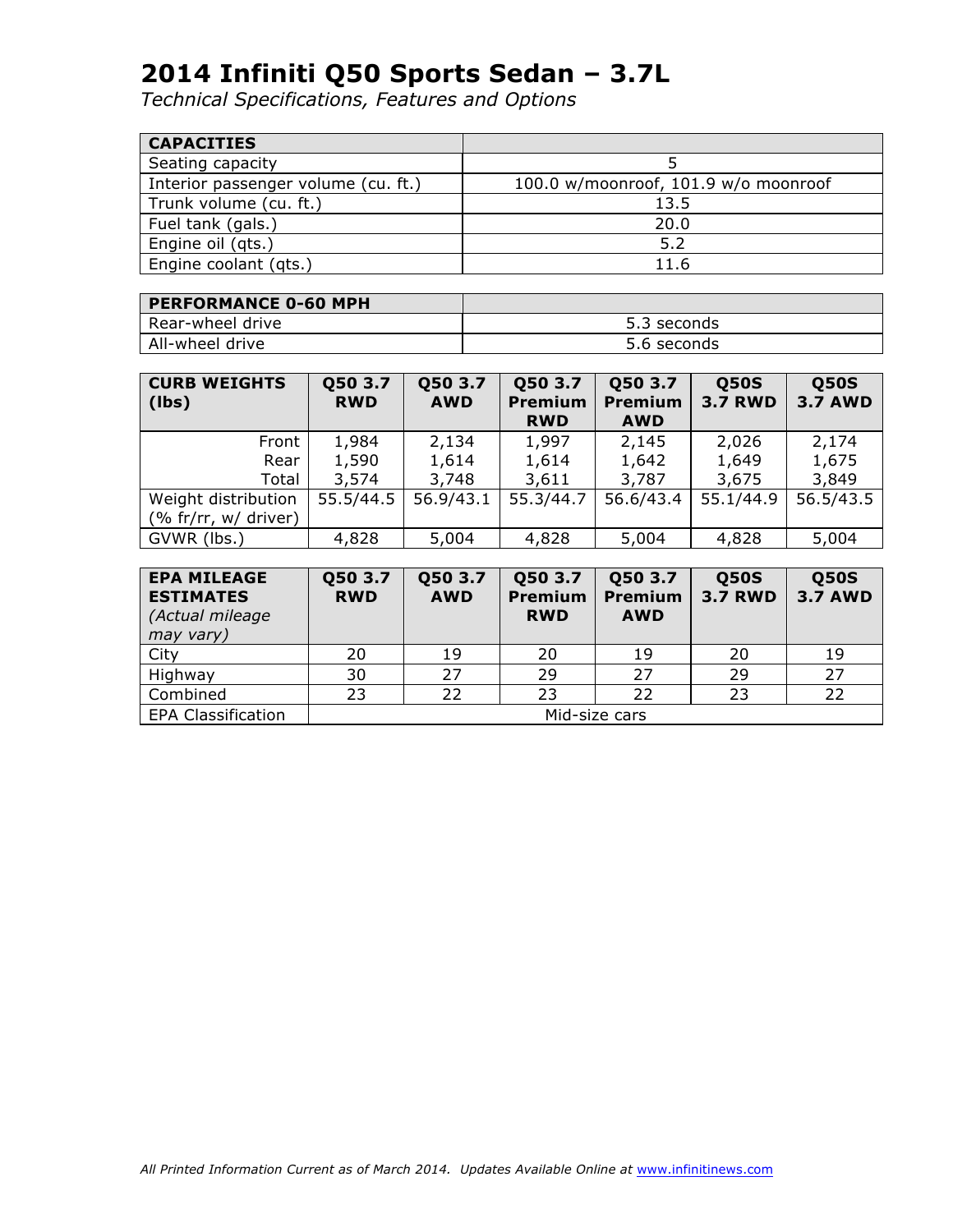| <b>SAFETY AND SECURITY FEATURES</b>                                                                                   | Q50 3.7                  | Q50 3.7<br>Premium | Q50S 3.7       |
|-----------------------------------------------------------------------------------------------------------------------|--------------------------|--------------------|----------------|
| Advanced Air Bag System (AABS) with dual-<br>stage supplemental front air bags with occupant<br>classification sensor |                          | S                  |                |
| Front seat-mounted side impact supp. air bags                                                                         |                          |                    |                |
| Roof-mounted curtain side impact supplemental<br>air bags for front and rear-seat outboard                            |                          |                    |                |
| occupant head protection                                                                                              |                          |                    |                |
| LATCH System (Lower Anchors and Tethers for<br>CHildren)                                                              |                          |                    |                |
| Front seat belts with pretensioners and load                                                                          |                          |                    |                |
| limiters                                                                                                              |                          |                    |                |
| Zone Body construction                                                                                                |                          |                    |                |
| Power window lockout function                                                                                         |                          |                    |                |
| Shift interlock system                                                                                                |                          |                    |                |
| Energy-absorbing steering column                                                                                      |                          |                    |                |
| Vehicle Security System with indicator light and                                                                      |                          |                    |                |
| Infiniti Vehicle Immobilizer System                                                                                   |                          |                    |                |
| Remote Keyless Entry system with panic alarm                                                                          |                          |                    |                |
| Vehicle Dynamic Control (VDC)                                                                                         |                          |                    |                |
| Tire Pressure Monitoring System (TPMS)                                                                                |                          |                    |                |
| Brake-Operated Pre-Crash Seat Belts                                                                                   | L,                       | P                  | P              |
| Blind Spot Warning (BSW) and Blind Spot<br>Intervention <sup>®</sup> (BSI)                                            |                          | P                  | P              |
| Intelligent Cruise Control (Full Speed Range)                                                                         | $\overline{\phantom{a}}$ | P                  | P              |
| Backup Collision Intervention (BCI)                                                                                   |                          | P                  | P              |
| Distance Control Assist (DCA)                                                                                         |                          | P                  | P              |
| Forward Collision Warning (FCW)                                                                                       | $\overline{\phantom{0}}$ | P                  | P              |
| Predictive Forward Collision Warning (PFCW)                                                                           |                          | P                  | P              |
| Forward Emergency Braking (FEB)                                                                                       | -                        | $\mathsf{P}$       | P              |
| Lane Departure Warning (LDW)                                                                                          |                          | ${\sf P}$          | P              |
| Lane Departure Prevention with Active Lane                                                                            |                          | P                  | $\overline{P}$ |
| Control™ (utilizing world's first production Direct                                                                   |                          |                    |                |
| Adaptive Steering technology)                                                                                         |                          |                    |                |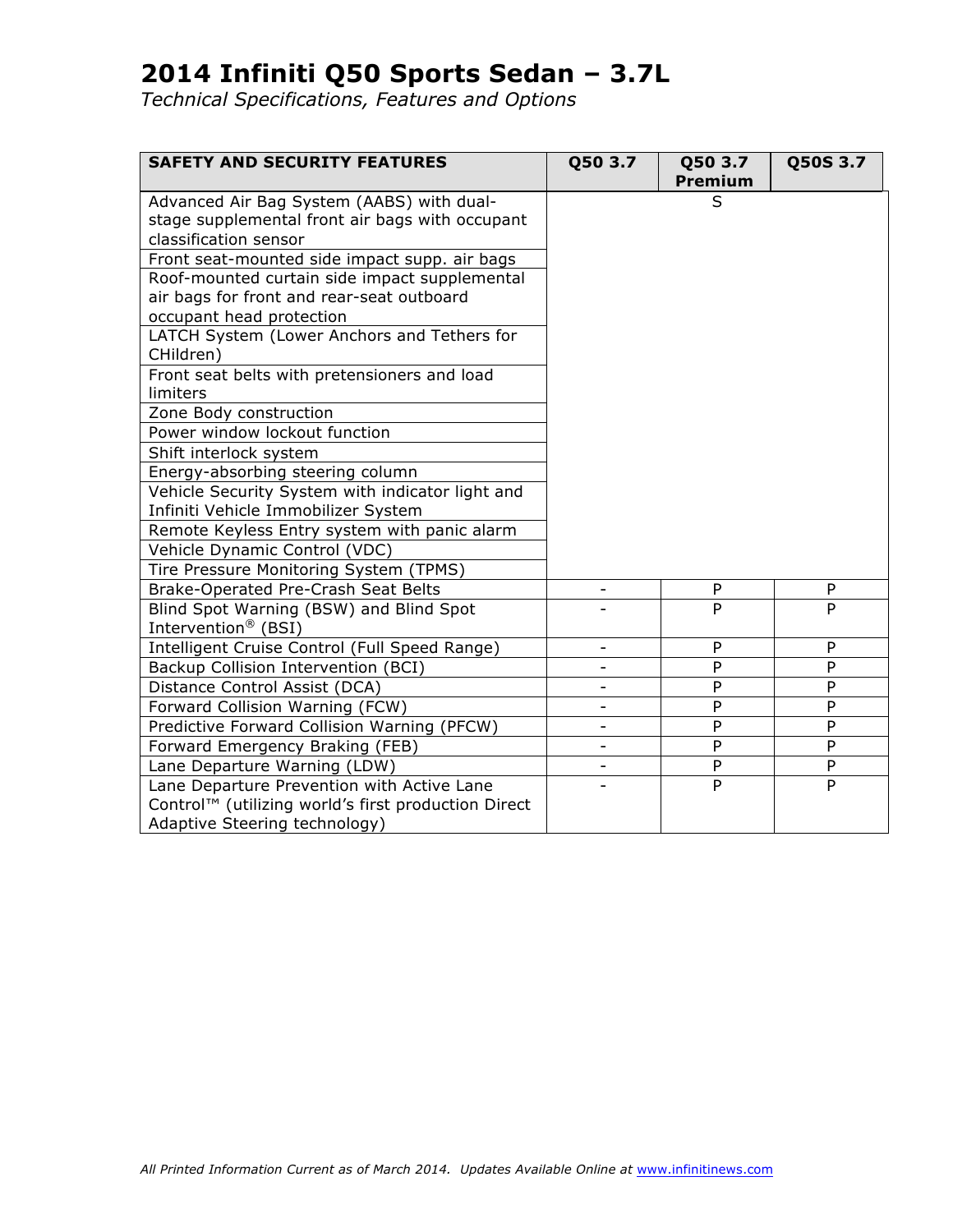| <b>PACKAGES AND OPTIONS</b>                                                                                                                                                                                                                                                                                                                                                                                                                                                            | Q50 3.7 | Q50 3.7<br>Premium | Q50S 3.7 |
|----------------------------------------------------------------------------------------------------------------------------------------------------------------------------------------------------------------------------------------------------------------------------------------------------------------------------------------------------------------------------------------------------------------------------------------------------------------------------------------|---------|--------------------|----------|
| Moonroof Package: Power sliding tinted glass<br>moonroof with one-touch open/close, tilt feature<br>and sliding sunshade                                                                                                                                                                                                                                                                                                                                                               | O       |                    |          |
| Spare Tire Package: Temporary spare<br>tire/wheel and jack kit                                                                                                                                                                                                                                                                                                                                                                                                                         |         | $\Omega$           | $\Omega$ |
| Leather Seating Package: Leather-appointed<br>front and rear seats, driver's seat 2-way power<br>lumbar                                                                                                                                                                                                                                                                                                                                                                                |         | Ω                  |          |
| Navigation Package: Infiniti InTouch™<br>Navigation System with Lane Guidance and 3-D<br>building graphics, Infiniti Connection telematics<br>system including one year of safety, security and<br>convenience services, SiriusXM Traffic including<br>real-time traffic information (SiriusXM<br>subscription required, sold separately), Voice<br>Recognition for navigation functions, including<br>one-shot voice destination entry                                                |         | O                  | O        |
| Deluxe Touring Package: Power tilt and<br>telescoping steering wheel, Direct Adaptive<br>Steering™, auto-dimming outside mirrors,<br>memory function for steering wheel, driver's seat<br>and outside mirrors (linked to Intelligent Key),<br>genuine wood trim, 60/40 split fold-down rear<br>seat with center armrest and pass-thru, Around<br>View <sup>®</sup> Monitor with Moving Object Detection<br>(MOD), front and rear parking sensors, rain-<br>detecting windshield wipers |         | O                  | O        |